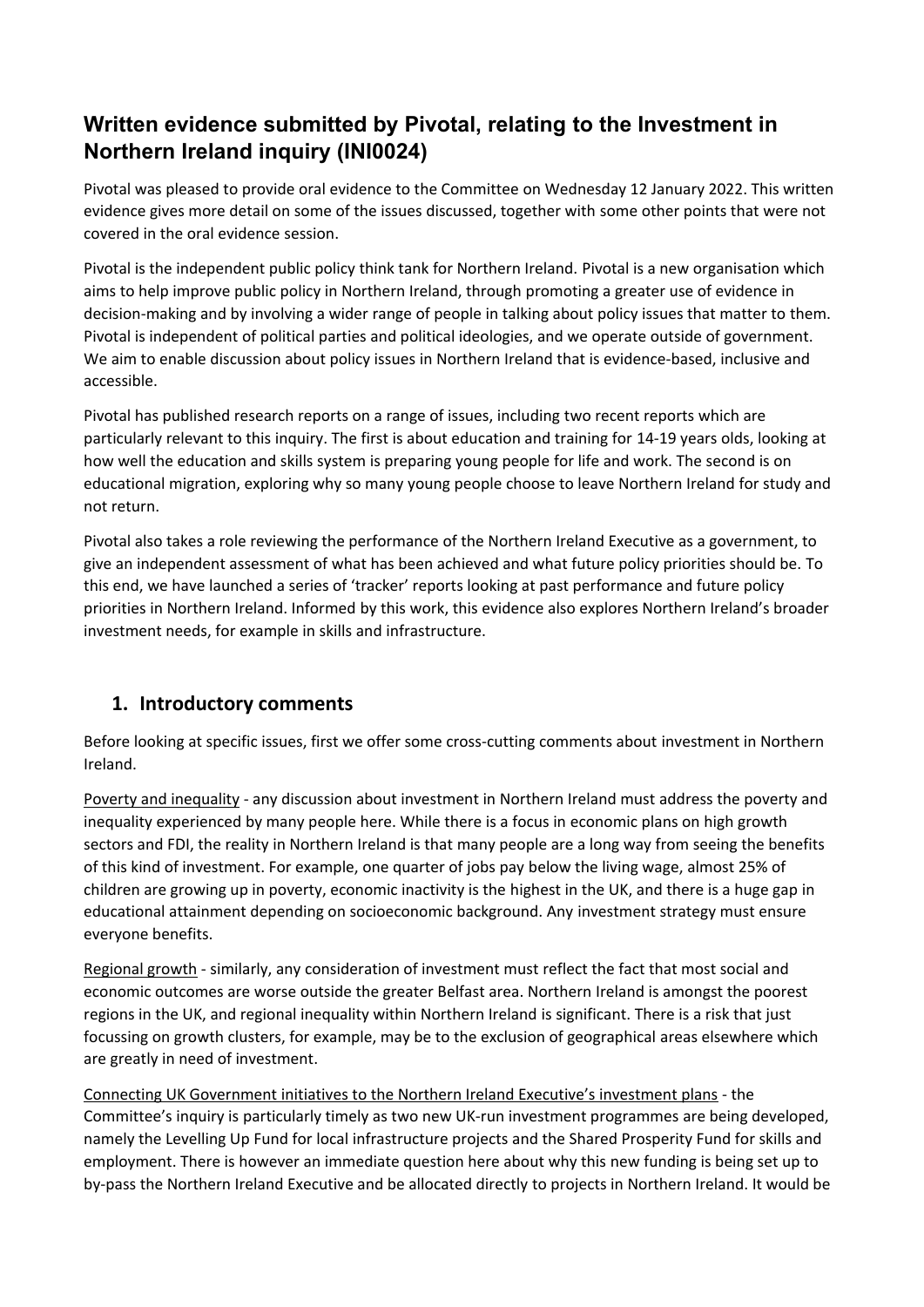strongly advisable to ensure that this approach is not detached from the plans of the Northern Ireland Executive as the main driver and funder of public investment in Northern Ireland. There is an obvious risk of a rather piecemeal project-based approach from the UK Government's funding, and a lack of coherence with the overall investment plan for Northern Ireland.

Political stability and long-term planning – much of our evidence will point to the importance of political stability to investors, whether that investment is FDI or domestic. Such political stability is often lacking in Northern Ireland, and this is a deterrent to some investors. Moreover, investors want to see that governments have a clear agreed plan for public investment in the medium- and long-term, for example in infrastructure and skills. Unfortunately the Northern Ireland Executive struggles to agree these longer term strategies and plans that might convince investors that this is the right place to invest.

Ambition – many people believe in the need for a much bigger vision and much more ambition in economic plans for Northern Ireland. Such an economic strategy would be built on supporting sectors with existing strength and high growth potential, accompanied by significant public investment in skills, R&D and infrastructure. There are significant challenges to achieving this, but also huge potential. Many in the business community have high ambitions for Northern Ireland, but in some cases these do not seem well connected with the Executive's vision and plans. Unfortunately there is also a sense from some in the business community in Northern Ireland that the Executive lacks the unity, common purpose and long-term perspective to agree and drive such an ambitious strategy.

## **2. Education and training for 14-19 year olds**

Pivotal's recent report [Transforming](https://www.pivotalppf.org/cmsfiles/14-19-final.pdf) [the](https://www.pivotalppf.org/cmsfiles/14-19-final.pdf) [14-19](https://www.pivotalppf.org/cmsfiles/14-19-final.pdf) [education](https://www.pivotalppf.org/cmsfiles/14-19-final.pdf) [and](https://www.pivotalppf.org/cmsfiles/14-19-final.pdf) [skills](https://www.pivotalppf.org/cmsfiles/14-19-final.pdf) [system](https://www.pivotalppf.org/cmsfiles/14-19-final.pdf) [in](https://www.pivotalppf.org/cmsfiles/14-19-final.pdf) [Northern](https://www.pivotalppf.org/cmsfiles/14-19-final.pdf) [Ireland](https://www.pivotalppf.org/cmsfiles/14-19-final.pdf) [-](https://www.pivotalppf.org/cmsfiles/14-19-final.pdf) [youth](https://www.pivotalppf.org/cmsfiles/14-19-final.pdf) [voices](https://www.pivotalppf.org/cmsfiles/14-19-final.pdf) [and](https://www.pivotalppf.org/cmsfiles/14-19-final.pdf) [solutions](https://www.pivotalppf.org/cmsfiles/14-19-final.pdf) (September 2021) looked at how the education system is preparing young people for future life and work. As well as looking at research evidence and assessing the current policy framework, importantly we also gathered the views of more than 250 young people, along with teachers, parents and employers, about how the current system is preparing young people for the future. Our research highlighted three strategic changes that need to take place to modernise the education system's approach to employability:

#### **Employability and skills training require greater emphasis throughout the curriculum to prepare young people for the future workforce**

- Northern Ireland's young people think schools are too heavily focused on maximising exam grades, such as by teaching pupils exam technique, and that this comes at the expense of broader personal development.
- Less than a third of local young people (31%) say they develop skills such as problem solving, communication, leadership and critical thinking in school.
- Only 25% young people and 29% of parents feel that young people were currently learning the skills they needed for future study and employment.

Young people said they would like:

- More engaging employability and careers advice
- The chance to learn useful life skills such as budgeting and applying for a mortgage
- Lessons about the skills and values required across different industry sectors
- Work experience opportunities to be more meaningful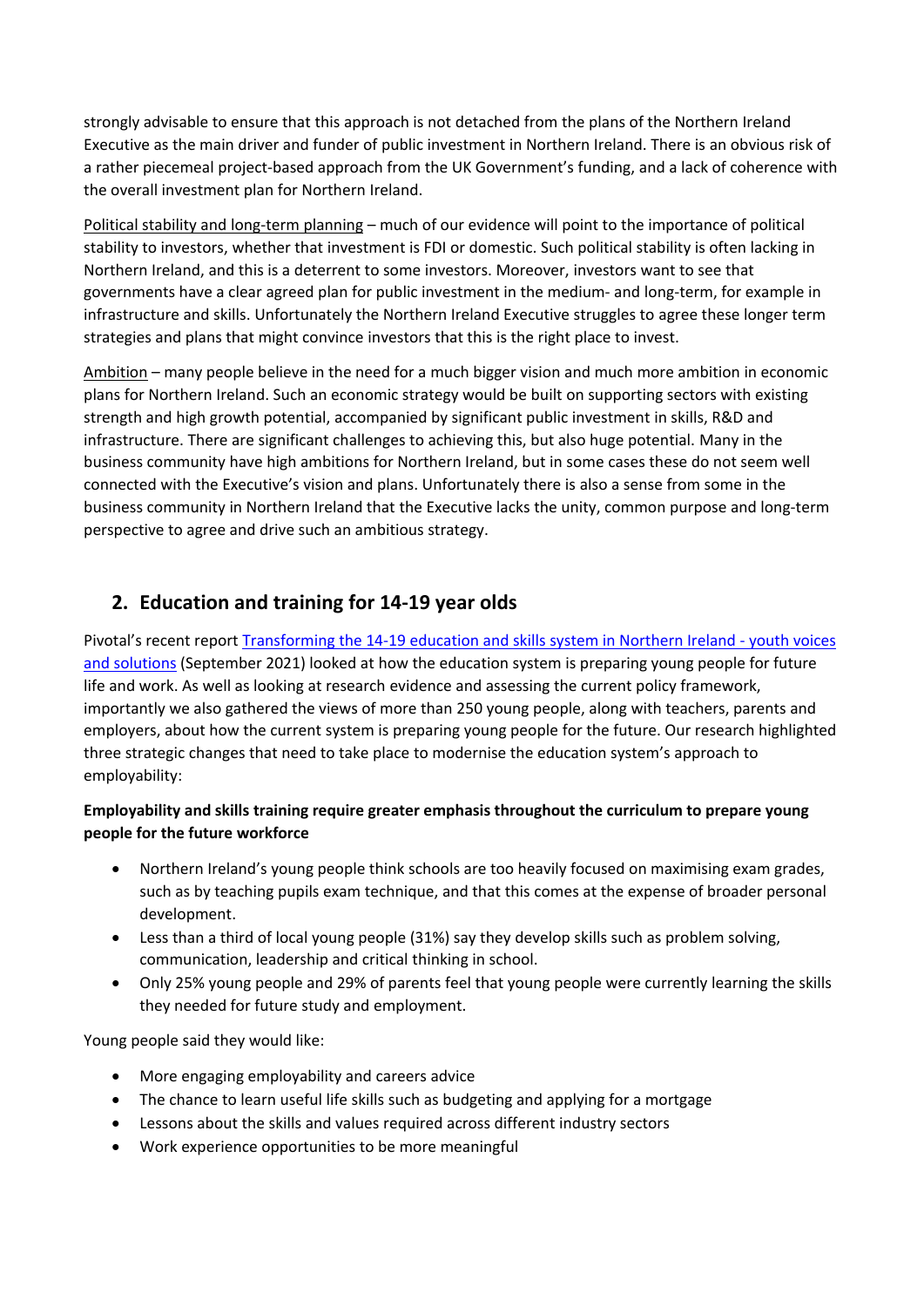Opportunities to develop broader skills like critical thinking, communication and leadership while at school

#### **Careers advice should be innovative, responsive and accessible to young people and parents/carers**

- Only 20% of young people feel the careers advice they receive is helpful, compared with 25% who say it is no help at all (with the remaining 55% saying it is "somewhat" helpful). Almost four in five (79%) say that careers guidance could be improved.
- 55% of young people felt that work-based learning experiences were the most helpful in shaping their future choices.
- Both young people and parents felt that careers guidance should be more ambitious and up-to-date, covering areas of growth and innovation in the labour market.

Young people said they would like:

- Accessible and continual interaction with careers advisors, instead of a one-off guidance interview
- More opportunities for work-based learning, including workplace visits, careers talks from employers, careers events and work experience
- Work experience to be more varied and to take place earlier than Year 13

#### **The status of vocational education must be elevated through effective working across education providers**

- Over two thirds (69%) of young people claimed to have little to no knowledge of trends in the labour market.
- Only 30% of careers teachers felt they had enough time in their role to research and provide guidance about the labour market.

Young people said they would like:

- Clearer guidance about areas of growth and decline in the labour market
- Opportunities to learn about a greater number of career pathways and their outcomes

## **3. Educational migration – young people leaving Northern Ireland for study or work**

In December 2021, Pivotal published new research into why young people leave Northern Ireland for university study elsewhere, and what might encourage them to return after graduation. [Should](https://www.pivotalppf.org/cmsfiles/Stay-or-go-final.pdf) [I](https://www.pivotalppf.org/cmsfiles/Stay-or-go-final.pdf) [stay](https://www.pivotalppf.org/cmsfiles/Stay-or-go-final.pdf) [or](https://www.pivotalppf.org/cmsfiles/Stay-or-go-final.pdf) [should](https://www.pivotalppf.org/cmsfiles/Stay-or-go-final.pdf) [I](https://www.pivotalppf.org/cmsfiles/Stay-or-go-final.pdf) [go?](https://www.pivotalppf.org/cmsfiles/Stay-or-go-final.pdf) [Reasons](https://www.pivotalppf.org/cmsfiles/Stay-or-go-final.pdf) [for](https://www.pivotalppf.org/cmsfiles/Stay-or-go-final.pdf) [leaving](https://www.pivotalppf.org/cmsfiles/Stay-or-go-final.pdf) [Northern](https://www.pivotalppf.org/cmsfiles/Stay-or-go-final.pdf) [Ireland](https://www.pivotalppf.org/cmsfiles/Stay-or-go-final.pdf) [for](https://www.pivotalppf.org/cmsfiles/Stay-or-go-final.pdf) [study](https://www.pivotalppf.org/cmsfiles/Stay-or-go-final.pdf) [or](https://www.pivotalppf.org/cmsfiles/Stay-or-go-final.pdf) [work](https://www.pivotalppf.org/cmsfiles/Stay-or-go-final.pdf) involved a survey of over 300 current GB-based students from Northern Ireland followed by research interviews, as well as a series of interviews with older professionals who left Northern Ireland previously and have stayed away.

The research found that there are both "pull" factors which attract young people away, such as a broader range of university courses and the prospect of better job opportunities, as well as "push" factors which actively encourage them to leave Northern Ireland such as poor community relations, the unresolved social legacies of segregation, and their view that young people's priorities are not represented by local politicians.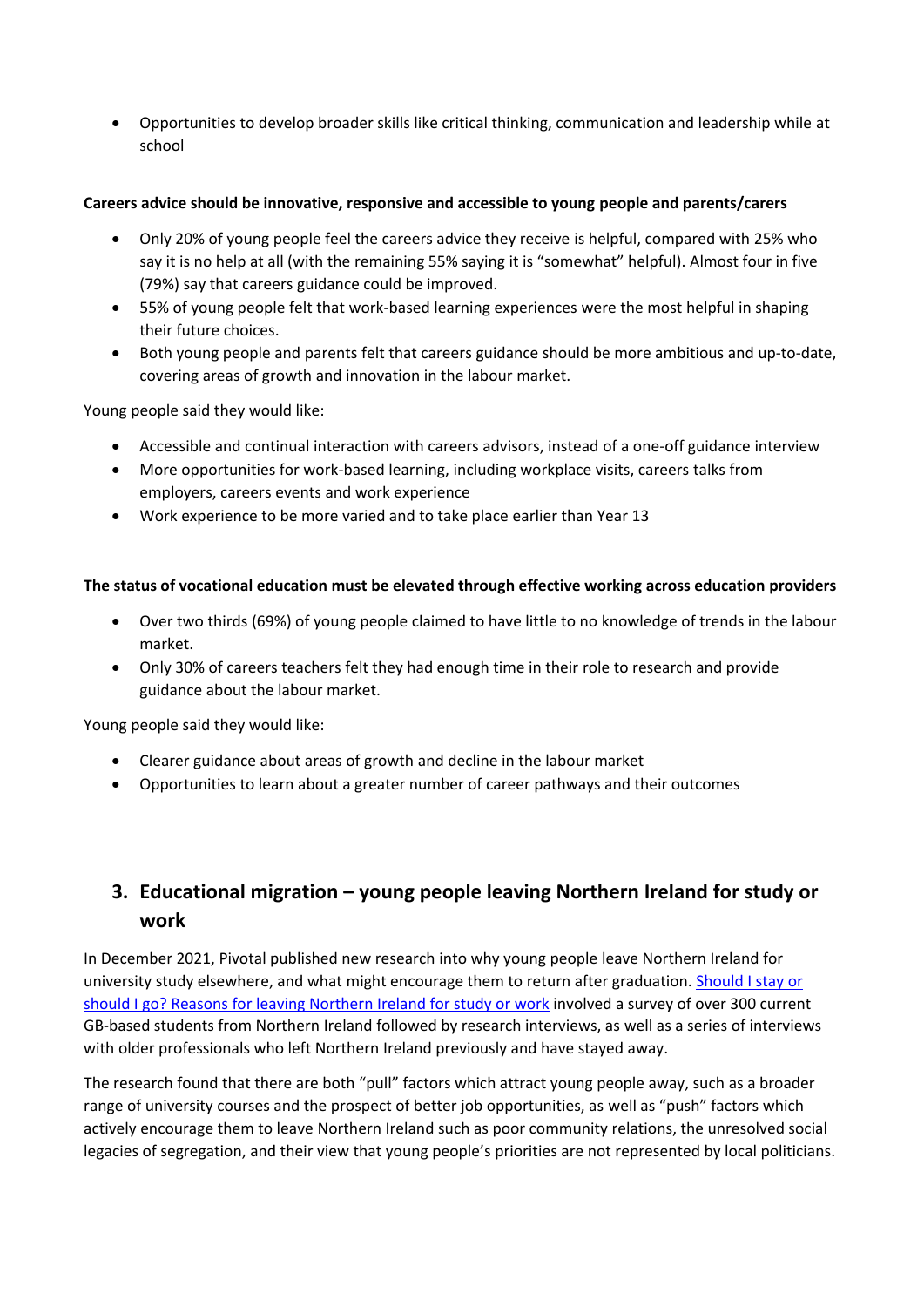In terms of numbers, we know that there are around 17,000 young people from Northern Ireland studying at universities elsewhere. Past data show that around 64% have not returned one year after graduation. This represents a major loss of talent, and unlike elsewhere, it is not counter-balanced by significant inflows of students or graduates into Northern Ireland.

Why do young people leave Northern Ireland? Our research found that:

- The **ongoing effects of community divisions** and a **lack of political stability and maturity** in Northern Ireland are key reasons why so many high-achieving young people leave Northern Ireland after school and do not return.
- Young people find the **broader university options** and **better short- and long-term job prospects** available elsewhere attractive.

Unfortunately, the poor state of community relations in Northern Ireland does as much to drive young people away as the promise of varied studies and higher potential wages do to attract them elsewhere.

These concerns do not just make young people want to leave, but causes them to stay away too. The same reasons were given for why a huge number of leaver students will stay away from Northern Ireland after they graduate. Only 12% of the students in Pivotal's recent research said they planned to return home after completing their studies.

Despite Northern Ireland's long-standing problems with low levels of skills, productivity and innovation, and skills shortages in some key growth sectors, the Executive has no policy in place to seek to retain more of these talented young people in Northern Ireland.

Pivotal's research also found that the reasons people leave have not really changed between generations. Detailed conversations with older professional workers who left Northern Ireland and never returned found similar concerns to those raised by today's young people: poor community relations, poor job opportunities, and a lack of confidence in local political leadership.

Pivotal's recommendations include that:

**The Executive should develop a strategy to address the loss of talented young people** – this needs to be an area of priority for policymakers, with specific planning that addresses all the recommendations in our report. For too long there has been a complete lack of attention or action from politicians here about this issue.

**Northern Ireland, as a society, needs to acknowledge the impact of its poor community relations** – many young people want to leave Northern Ireland because of ongoing segregation and the fact that so much of what happens here is framed within a green/orange lens. Respondents raised concerns about segregated schools, the fact this segregation can continue in local universities, and weariness with the constant focus on community background and identity.

**The Executive needs to demonstrate that it is working collectively to move Northern Ireland forwards** young people do not feel represented by politicians or political debate in Northern Ireland, and their view is that government is "moving backwards rather than forwards". Participants said they want politics to move beyond green-vs-orange arguments and on to things that matter to them, such as economic recovery, women's rights and tackling climate change.

**The Executive should complete a full review of the funding for Higher Education** in Northern Ireland, with a view to providing sufficient places for an appropriate range of courses across the local universities. The Executive itself acknowledges that there is a long-standing funding deficit in higher education. In addition, the MaSN cap on student numbers has remained unchanged for a decade (apart from a slight increase in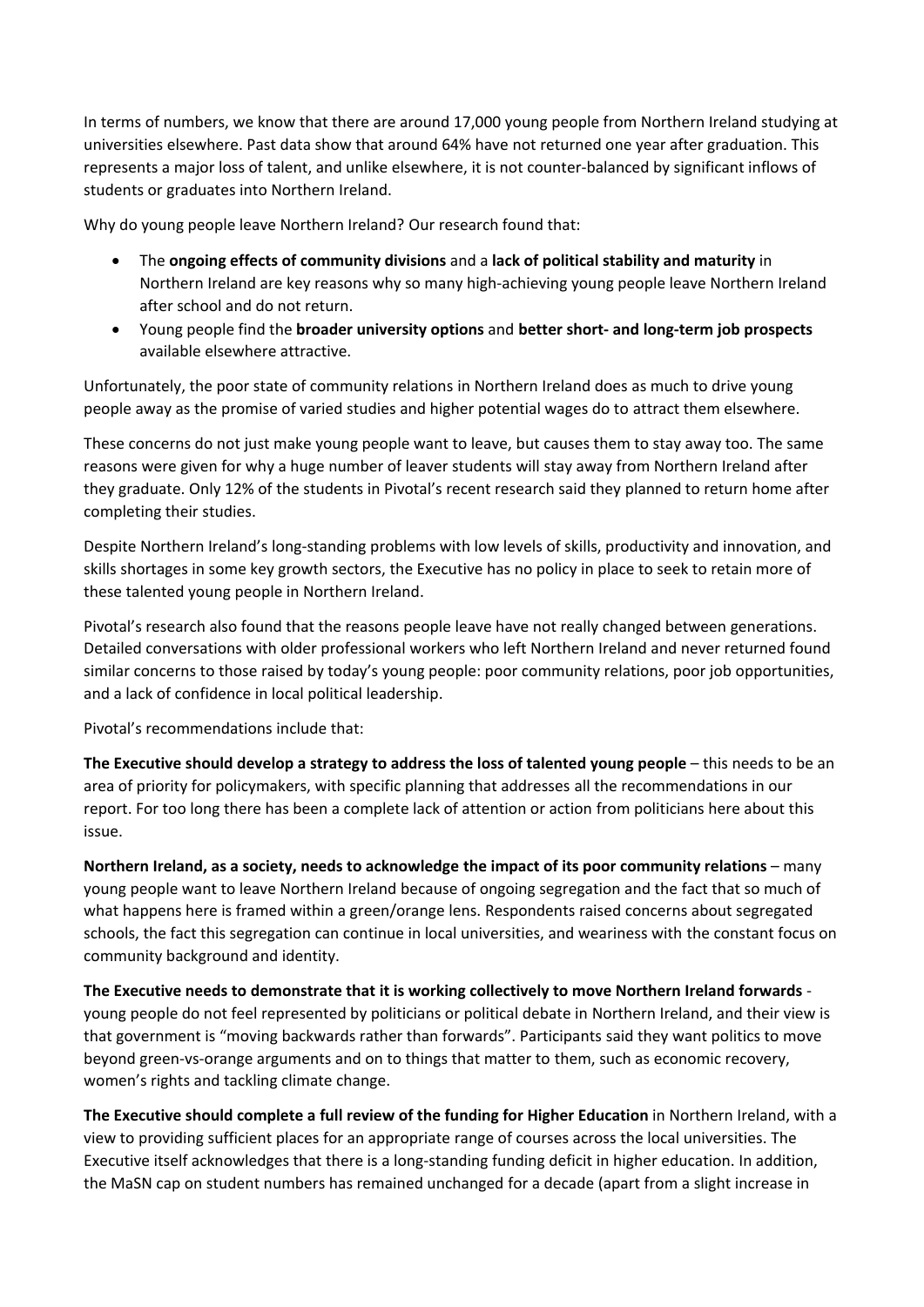response to Covid impacts). This is despite young people from Northern Ireland having amongst the highest rates of participation in higher education in the UK

Other recommendations include **the Executive should work with universities and employers** to improve undergraduate work placements and graduate opportunities; **alternative routes to Higher Education** must be considered to help retain and upskill young people, including better routes into university via Further Education; and **the Executive should reduce the obstacles that prevent older diaspora returning to Northern Ireland**, such as complications with visas for spouses, and pensions and tax barriers.

### **4. Skills**

Improving skills and human capital in Northern Ireland are fundamental to future economic success, whether that is in order to attract FDI, increase productivity, reduce poverty or increase the number of higher-paying jobs. Skills are a major long-run challenge for Northern Ireland. Any economic analysis will identify the priority of improving skills as central to future growth.

Data demonstrate that Northern Ireland has low skills levels compared to rest of UK and Ireland:

- Labour productivity is 17% below UK average (lowest UK region)
- Low skill, low paid jobs predominate (one quarter of jobs earn below living wage, although this is falling over time)
- Skills are improving over time, but:
	- 21% of people in NI are educated only to lower secondary level (compare UK 15%, RoI 9%)
	- 16% of people in NI do not have basic qualifications, which is the highest UK region (compare UK 9%)
	- Only 35% of people in NI have a third level qualification (compare UK 48%, RoI 54%)
	- Limited high paying jobs and opportunities for career progression
	- Fewer people with vocational qualifications

Overall in comparison to the UK and Ireland, Northern Ireland has: a) a high proportion of population with no/low qualifications; b) a low proportion of population with university education. Lower human capital in Northern Ireland is attributable to both low educational attainment overall and an attainment gap; and educational migration of high achieving young people.

Importantly, improving skills is not just about addressing historical issues about low attainment, but also about preparing people for changing roles as the nature of work evolves. Future skills needs will be in STEM subjects, coding, digital analytics, AI and digital marketing. There is also a need to focus on 'softer' transferable skills like problem solving, resilience, teamwork, critical thinking, people management and negotiation.

The [Skills](https://www.economy-ni.gov.uk/sites/default/files/publications/economy/Skills-Barometer-2019-Summary-Report.pdf) [Barometer](https://www.economy-ni.gov.uk/sites/default/files/publications/economy/Skills-Barometer-2019-Summary-Report.pdf) produced by Ulster University's Economic Policy Centre looks at skills needs of the Northern Ireland economy over the next ten years. It shows that when compared with NI's current skills, there is:

- Marginal undersupply of people with level 6 qualifications (degree and above) and a particular undersupply in STEM subjects
- Significant undersupply of people with levels 4-5 and 3 qualifications (vocational qualifications completed at FE colleges)
- Significant oversupply at level 2 (GCSEs and below)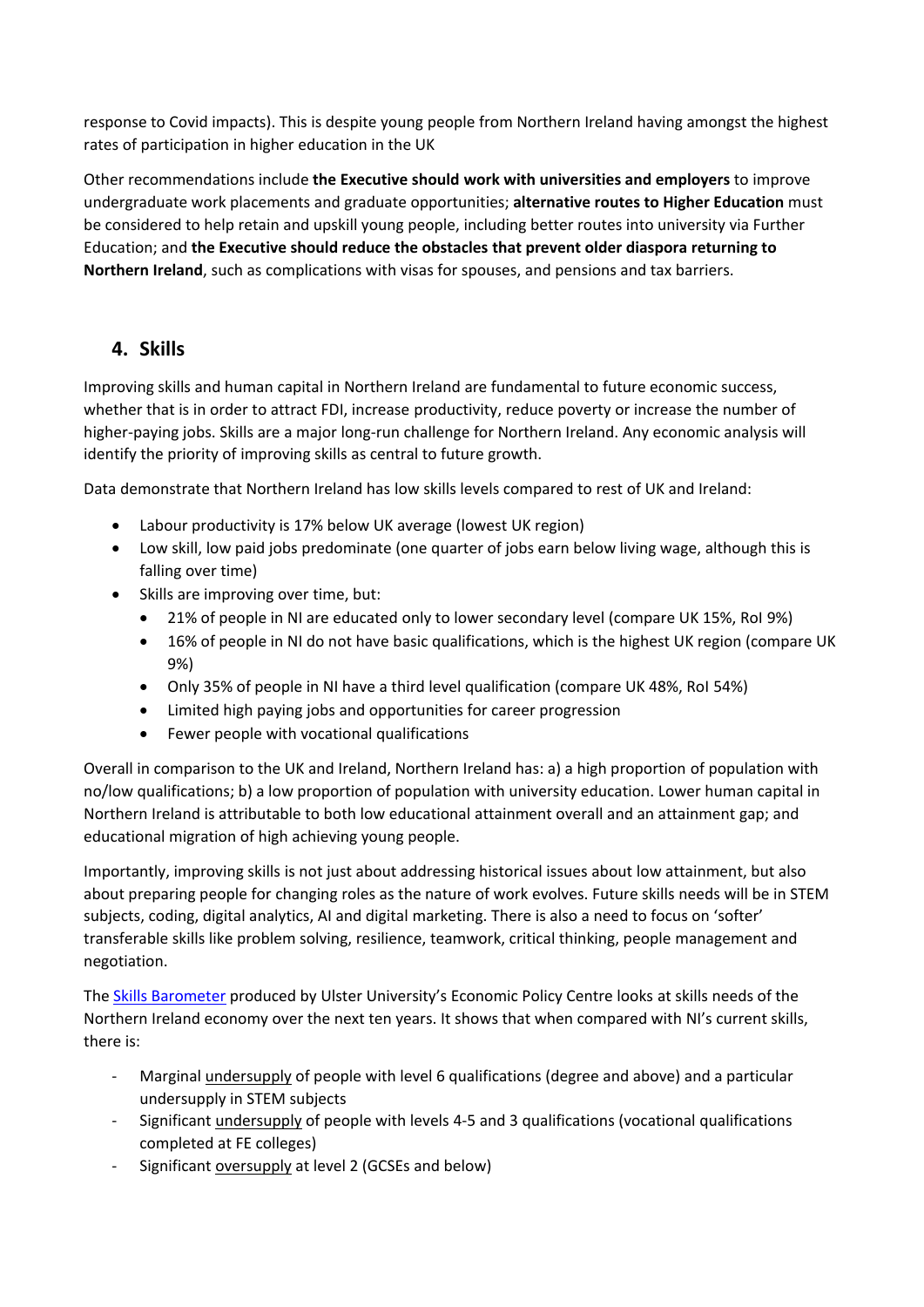Finally, there is growing and concerning evidence of current skills shortages in certain high-skills sectors in Northern Ireland, for example computer coding. There are multiple firms seeking to attract a very limited number of graduates and early career professionals. This is an immediate problem that needs to be addressed if economic growth in Northern Ireland is to be driven by these high-skill sectors.

Recent consultation by the Department for the Economy on a new skills strategy is welcome. This gives a realistic assessment of the skills challenges Northern Ireland faces.

### **5. Infrastructure**

Like a strong pipeline of skilled labour, robust and developing infrastructure (transport, energy, telecoms) is essential to encourage investment, whether foreign or local. More than this, investors want to see that the government has an agreed medium- and long-term integrated plans for infrastructure investment.

Clearly there is huge deficit in infrastructure spending in Northern Ireland. This is particularly impactful at present in the [water](https://www.niwater.com/news-detail/11859/going-down-the-drain-lack-of-investment-is-sinking-ni-water/) [and](https://www.niwater.com/news-detail/11859/going-down-the-drain-lack-of-investment-is-sinking-ni-water/) [wastewater](https://www.niwater.com/news-detail/11859/going-down-the-drain-lack-of-investment-is-sinking-ni-water/) [infrastructure,](https://www.niwater.com/news-detail/11859/going-down-the-drain-lack-of-investment-is-sinking-ni-water/) where limits to capacity are restricting development. This has a knock-on effect to the availability of new housing and other new-build in substantial parts of Northern Ireland. It is an increasing problem that will continue to grow without a step-change in investment.

On the positive side, Northern Ireland has the highest population access to full fibre broadband in UK, although there are still some rural areas which lack good connectivity.

Obviously investment in infrastructure requires planning with a long-term perspective, something which the NI Executive struggles to achieve. In recent years, there have not even been multi-year budgets, although these are now agreed for next year's Budget onwards. In many areas, particularly infrastructure investment, the Executive needs to do much more to put in place a longer-term plan to address Northern Ireland's challenges. An agreed long-term government plan for future infrastructure is important for convincing investors to choose Northern Ireland as a location.

The Executive's recent commitment to a new Infrastructure Commission to advise on long-term investment is welcome. Such an independent body would provide important external advice on infrastructure needs.

Finally, there is a risk here of being too focussed on addressing the infrastructure deficits from the past. While these are undoubtedly important, and there is quite a backlog in Northern Ireland, we need to move the conversation on to thinking about future infrastructure needs, not just catching up on what hasn't be done in the pasta. Examples include investment in green transport (better rail connections; a study of high speed rail link between Belfast and Dublin has been commissioned), further improvements to online connectivity, decarbonised public transport, and the development of the electricity grid given future green energy requirements.

## **6. Foreign Direct Investment (FDI)**

The most important factors in encouraging FDI are political stability, supply of skilled labour, infrastructure (transport, telecoms, energy), cost competitiveness, government R&D spending and market access.

In that context, we would emphasise the following points:

Political stability in Northern Ireland is an extremely important factor for encouraging FDI.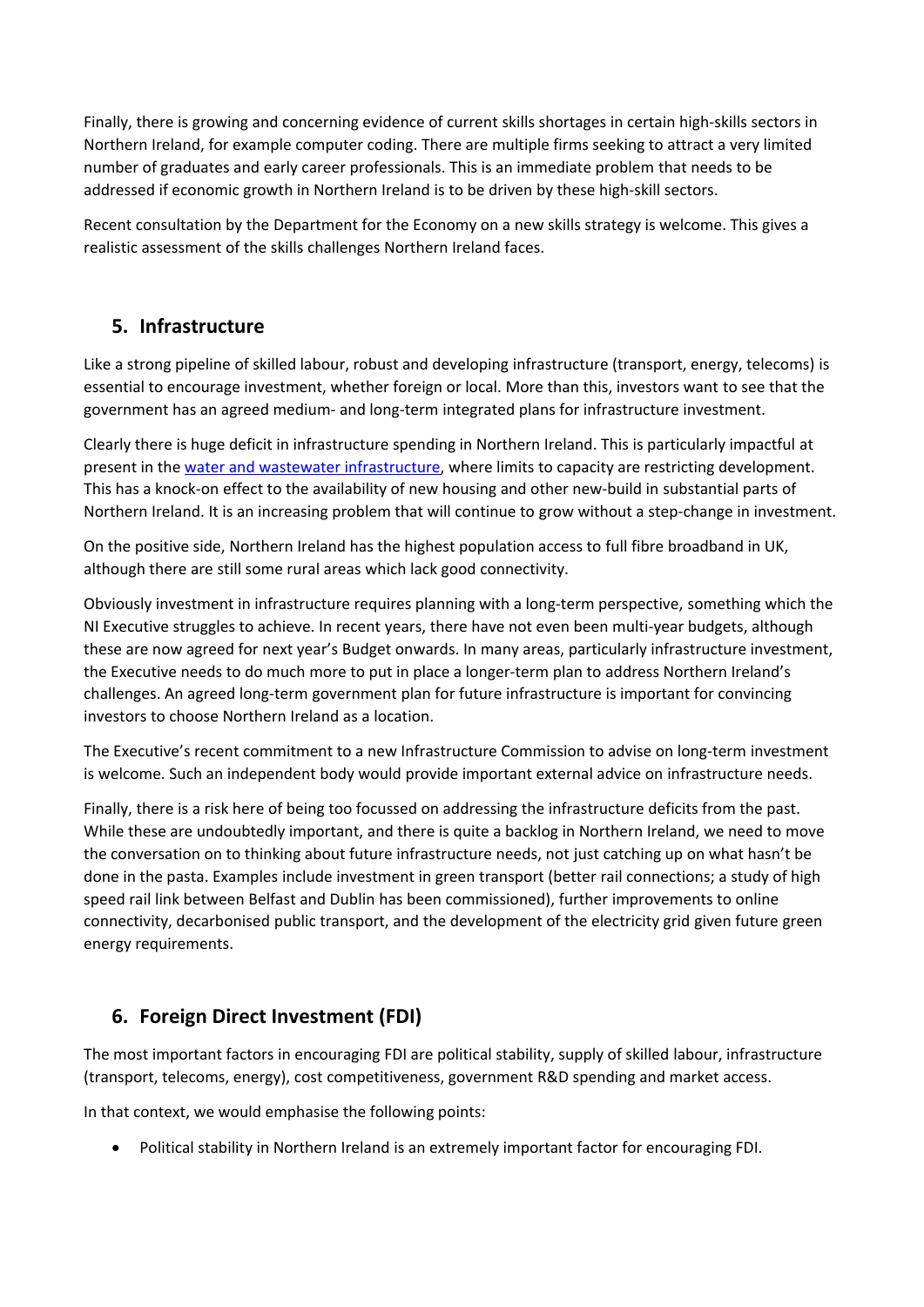- Skills are essential to attract and retain FDI, and to ensure spillover effects to the wider economy from this FDI. So there is a need to support investment in skills to provide a pipeline of suitably qualified labour for FDI and local firms.
- Investors put a very high value on clarity about public investment in the medium term (eg 5-10 years), for example investment in roads, rail, utilities, broadband and R&D. In Northern Ireland there is an absence of such an integrated medium or long-term plan for investment from the whole of government, although a new 10-year Investment Strategy is due soon.
- Higher value FDI will be attracted by a clear government plan for investment in R&D with a focus on existing areas of research strength.
- Policies to attract FDI should be balanced across Northern Ireland to reflect the different strengths and potential of local areas, particularly outside the greater Belfast area.

From our research, there is a lack of independent evidence about effectiveness of FDI promotion in Northern Ireland. The last full review of Invest NI was by the [Northern](https://www.niauditoffice.gov.uk/publications/invest-ni-performance-review) [Ireland](https://www.niauditoffice.gov.uk/publications/invest-ni-performance-review) [Audit](https://www.niauditoffice.gov.uk/publications/invest-ni-performance-review) [Office](https://www.niauditoffice.gov.uk/publications/invest-ni-performance-review) in 2012, followed by a [report](http://www.niassembly.gov.uk/assembly-business/committees/2011-2016/public-accounts-committee/reports-2011-2016/report-on-invest-ni-a-performance-review/) [by](http://www.niassembly.gov.uk/assembly-business/committees/2011-2016/public-accounts-committee/reports-2011-2016/report-on-invest-ni-a-performance-review/) [the](http://www.niassembly.gov.uk/assembly-business/committees/2011-2016/public-accounts-committee/reports-2011-2016/report-on-invest-ni-a-performance-review/) [NI](http://www.niassembly.gov.uk/assembly-business/committees/2011-2016/public-accounts-committee/reports-2011-2016/report-on-invest-ni-a-performance-review/) [Assembly](http://www.niassembly.gov.uk/assembly-business/committees/2011-2016/public-accounts-committee/reports-2011-2016/report-on-invest-ni-a-performance-review/) [Public](http://www.niassembly.gov.uk/assembly-business/committees/2011-2016/public-accounts-committee/reports-2011-2016/report-on-invest-ni-a-performance-review/) [Accounts](http://www.niassembly.gov.uk/assembly-business/committees/2011-2016/public-accounts-committee/reports-2011-2016/report-on-invest-ni-a-performance-review/) [Committee](http://www.niassembly.gov.uk/assembly-business/committees/2011-2016/public-accounts-committee/reports-2011-2016/report-on-invest-ni-a-performance-review/) in 2013. Overall these reports gave a good assessment of Invest NI's performance but made some strong recommendations about an increased focus on higher value jobs (which has happened since) and a greater emphasis on increasing Northern Ireland's spending on R&D in order to increase productivity.

Invest NI reports in detail annually about its performance against its own targets, but there is an absence of comparative data or independent external assessment in these reports.

A new report from ESRI [Enhancing](https://www.esri.ie/publications/enhancing-the-attractiveness-of-the-island-of-ireland-to-high-value-foreign-direct) [the](https://www.esri.ie/publications/enhancing-the-attractiveness-of-the-island-of-ireland-to-high-value-foreign-direct) [attractiveness](https://www.esri.ie/publications/enhancing-the-attractiveness-of-the-island-of-ireland-to-high-value-foreign-direct) [of](https://www.esri.ie/publications/enhancing-the-attractiveness-of-the-island-of-ireland-to-high-value-foreign-direct) [the](https://www.esri.ie/publications/enhancing-the-attractiveness-of-the-island-of-ireland-to-high-value-foreign-direct) [island](https://www.esri.ie/publications/enhancing-the-attractiveness-of-the-island-of-ireland-to-high-value-foreign-direct) [of](https://www.esri.ie/publications/enhancing-the-attractiveness-of-the-island-of-ireland-to-high-value-foreign-direct) [Ireland](https://www.esri.ie/publications/enhancing-the-attractiveness-of-the-island-of-ireland-to-high-value-foreign-direct) [to](https://www.esri.ie/publications/enhancing-the-attractiveness-of-the-island-of-ireland-to-high-value-foreign-direct) [high](https://www.esri.ie/publications/enhancing-the-attractiveness-of-the-island-of-ireland-to-high-value-foreign-direct) [value](https://www.esri.ie/publications/enhancing-the-attractiveness-of-the-island-of-ireland-to-high-value-foreign-direct) [Foreign](https://www.esri.ie/publications/enhancing-the-attractiveness-of-the-island-of-ireland-to-high-value-foreign-direct) [Direct](https://www.esri.ie/publications/enhancing-the-attractiveness-of-the-island-of-ireland-to-high-value-foreign-direct) [Investment](https://www.esri.ie/publications/enhancing-the-attractiveness-of-the-island-of-ireland-to-high-value-foreign-direct) (December 2021) looked at FDI projects in Northern Ireland and Republic of Ireland between 2003 and 2020. It found that:

- RoI and NI both do well in attracting high value FDI. NI does better than some other UK regions and better than most EU regions (but nowhere near the RoI performance).
- Around 70% of new FDI projects in NI in this period are high-value; the number of jobs created by these projects is above the UK and EU average.
- 91% of high value FDI projects in NI are in services

The ESRI report concludes that the most important policy actions for Northern Ireland to increase FDI would be improved educational attainment and increased government investment in R&D.

Policies to encourage FDI in Northern Ireland need to fit with the overall economic strategy, in line with the aims of the Department for Economy's [10X](https://www.economy-ni.gov.uk/publications/10x-economy-economic-vision-decade-innovation) [Economy](https://www.economy-ni.gov.uk/publications/10x-economy-economic-vision-decade-innovation) [strategy](https://www.economy-ni.gov.uk/publications/10x-economy-economic-vision-decade-innovation) to focus on certain high-growth sectors. This may mean being more strategic and selective than in the past, with a continued increased focus on higher quality jobs. They must also be part of a net addition to Northern Ireland's skills base, rather than just displacing labour from other firms.

If Northern Ireland is going to attract investors, it must have a strong reputation for delivering on its promises. In that context, current evidence of skill shortages for high-skill jobs in the IT sector are very concerning, since it suggests that Northern Ireland may not have sufficient people with the skills needed to meet the demand of current firms, whether foreign or locally owned.

## **7. UK Government investment in Northern Ireland**

There is a history of the UK Government providing large extra funding settlements for Northern Ireland, above and beyond the Barnett allocations. Usually these have accompanied a deal to restore devolution, for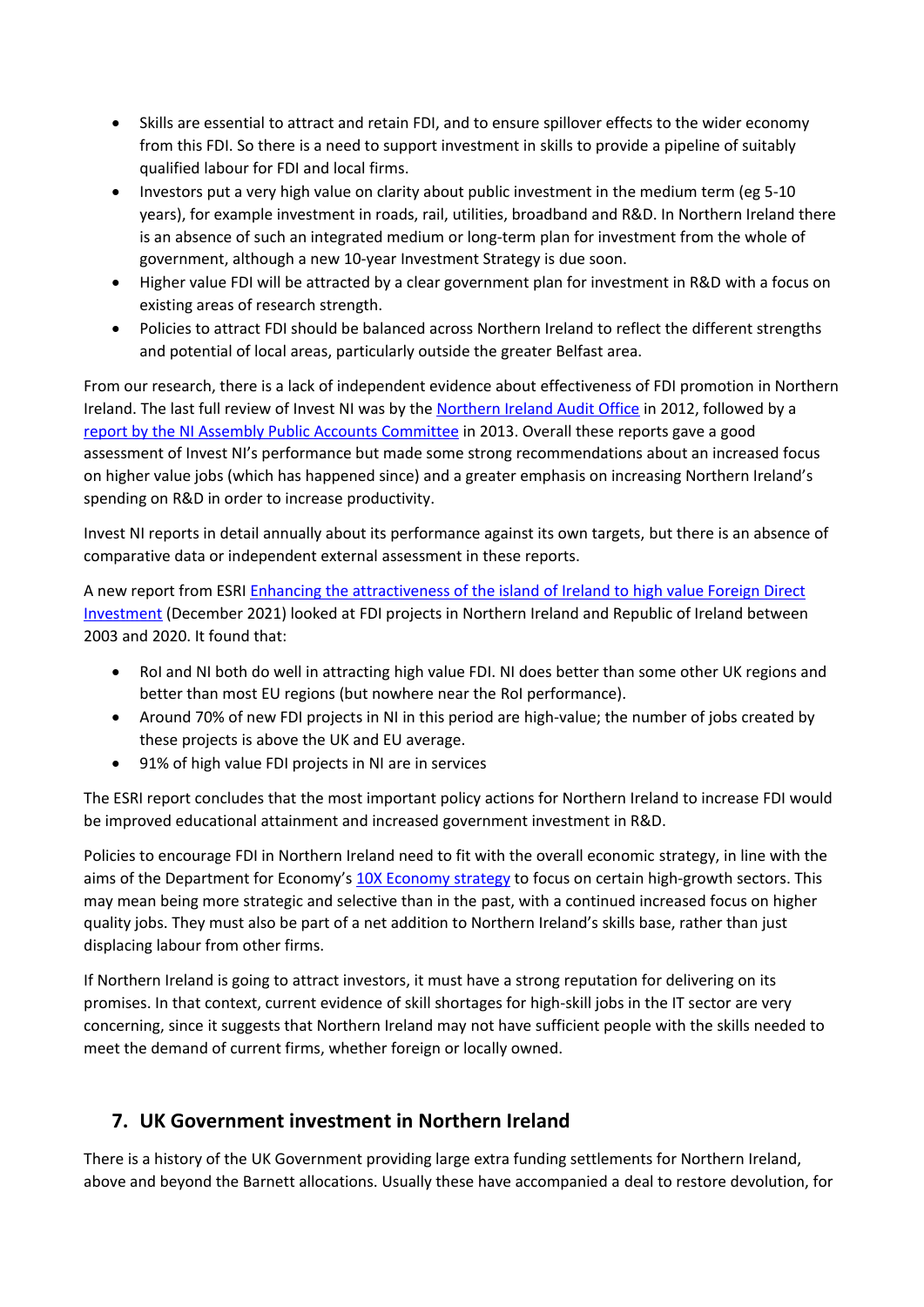example £2bn over 5 years for New Decade, New Approach in 2020 (investment and reform across a broad range of public services); the Fresh Start Agreement in 2015 (£254m for security, housing, shared education); and the Stormont House Agreement in 2014. The New Deal support package in autumn 2020 gave £400m to fund increased skills and promote trade and investment after Brexit.

In addition, in 2017 £1bn was allocated to Northern Ireland when the Conservative Government and the DUP signed a confidence and supply agreement.

These funding allocations are significant - in 2020-21 these 'additions' above Barnett were worth almost £1bn and made up around 5% of the NI block grant.

There is no evidence available of the effectiveness of these funding packages from the UK Government. The funding can be tracked in Department of Finance budget documents, but to our knowledge there is no published evaluation of the impact of this funding. So there is no information available about whether these huge extra investments of public money have been effective overall. There will be evaluations of some individual projects which have been funded (e.g. Northern Ireland Audit Office has just published a report about the Project Stratum broadband project). There is also a lack of evidence in the public domain about whether the commitments and conditions that accompanied these funding allocations have been met.

Looking ahead, the UK Government has big ambitions for the Levelling Up Fund (which will fund local infrastructure projects) and the Shared Prosperity Fund (which will fund skills, enterprise and employment projects). Both programmes allocated their first round of funding in the UK Budget in autumn 2021, after a process where applications from local projects were invited. There is a risk here that this spending is less effective than it could be because it is not well connected to other investment in Northern Ireland. The spending could be seen as piecemeal; while obviously beneficial to the individual projects funded, it risks being disconnected from other spending. So we would urge a more strategic approach to this funding, which importantly should connect with the Northern Ireland Executive's investment plans. These are large amounts of money and they should be delivered in partnership with the Northern Ireland Executive, rather than in a separate, disconnected manner. This should ensure better impact from the spending.

#### **8. Brexit and the Northern Ireland Protocol**

The Northern Ireland Protocol offers significant potential opportunities to attract FDI by promoting awareness of Northern Ireland's unique status of having unfettered access to the GB market and the EU single market for goods.

Businesses in Northern Ireland describe Brexit as a great opportunity given Northern Ireland's access to both UK and EU markets. There are already examples of businesses relocating operations to Northern Ireland to make the most of this. Business leaders would encourage political leaders to grasp this opportunity and in particular to provide the stability that investors require.

Investors, whether foreign or local, want certainty and predictability. The current situation of political disputes and lack of clarity around the future of the Protocol doesn't give them either. There is a clear need for a quick resolution of current difficulties with the Protocol for goods being imported from Great Britain.

The recent ESRI report [Enhancing](https://www.esri.ie/publications/enhancing-the-attractiveness-of-the-island-of-ireland-to-high-value-foreign-direct) [the](https://www.esri.ie/publications/enhancing-the-attractiveness-of-the-island-of-ireland-to-high-value-foreign-direct) [attractiveness](https://www.esri.ie/publications/enhancing-the-attractiveness-of-the-island-of-ireland-to-high-value-foreign-direct) [of](https://www.esri.ie/publications/enhancing-the-attractiveness-of-the-island-of-ireland-to-high-value-foreign-direct) [the](https://www.esri.ie/publications/enhancing-the-attractiveness-of-the-island-of-ireland-to-high-value-foreign-direct) [island](https://www.esri.ie/publications/enhancing-the-attractiveness-of-the-island-of-ireland-to-high-value-foreign-direct) [of](https://www.esri.ie/publications/enhancing-the-attractiveness-of-the-island-of-ireland-to-high-value-foreign-direct) [Ireland](https://www.esri.ie/publications/enhancing-the-attractiveness-of-the-island-of-ireland-to-high-value-foreign-direct) [to](https://www.esri.ie/publications/enhancing-the-attractiveness-of-the-island-of-ireland-to-high-value-foreign-direct) [high](https://www.esri.ie/publications/enhancing-the-attractiveness-of-the-island-of-ireland-to-high-value-foreign-direct) [value](https://www.esri.ie/publications/enhancing-the-attractiveness-of-the-island-of-ireland-to-high-value-foreign-direct) [Foreign](https://www.esri.ie/publications/enhancing-the-attractiveness-of-the-island-of-ireland-to-high-value-foreign-direct) [Direct](https://www.esri.ie/publications/enhancing-the-attractiveness-of-the-island-of-ireland-to-high-value-foreign-direct) [Investment](https://www.esri.ie/publications/enhancing-the-attractiveness-of-the-island-of-ireland-to-high-value-foreign-direct) on FDI in Northern Ireland and Republic of Ireland supports this. It says Northern Ireland's continued access to the EU Single Market for goods secured through the Northern Ireland Protocol is a key competitive advantage for Northern Ireland relative to other UK regions. This is supported by the evidence